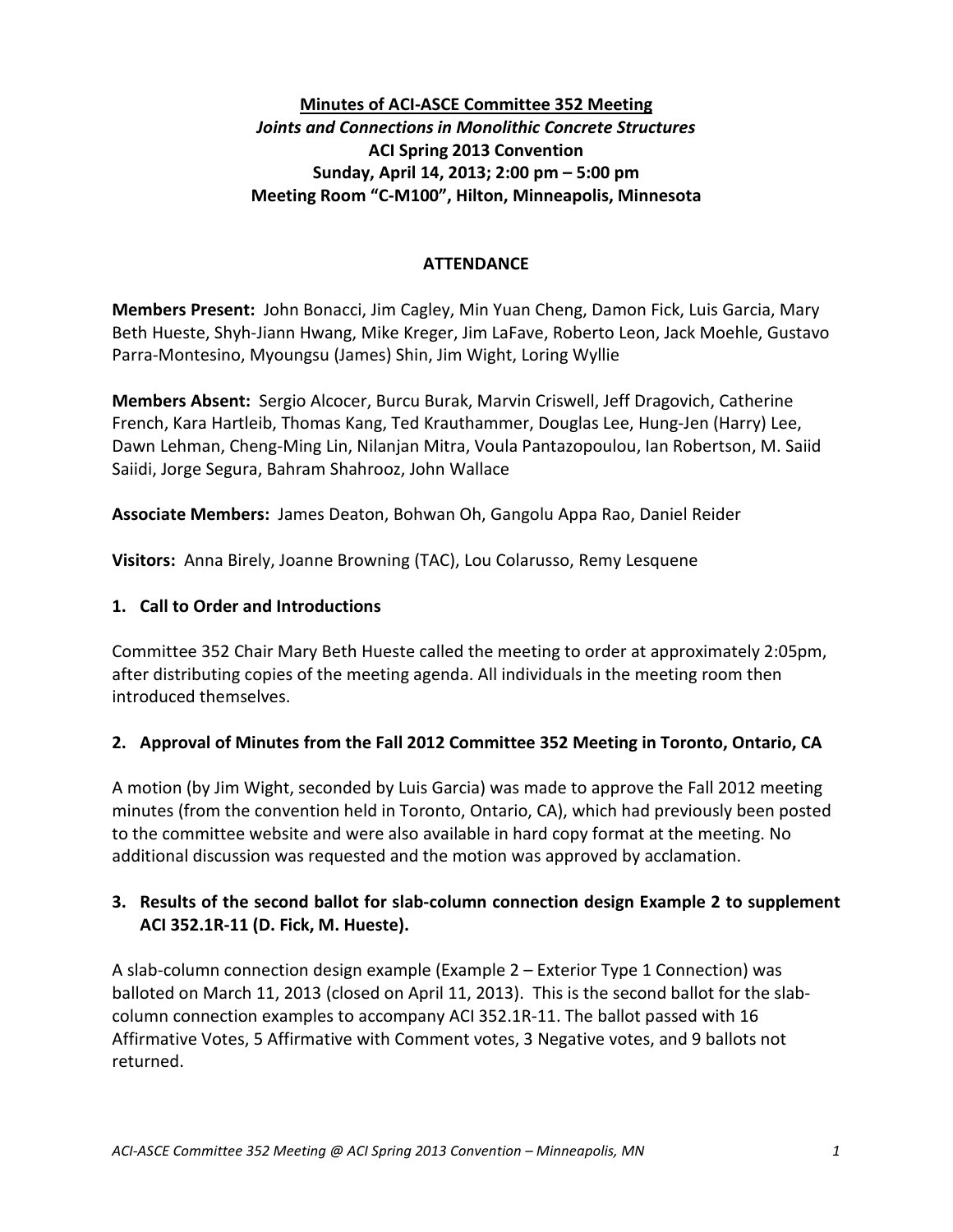Damon Fick summarized the updated Example 2 based on the comments received from eight Committee 352 members. A complete list of comments is included as an Appendix to these meeting minutes. Specific comments discussed and recommendations made by committee members include:

- Lee negative p. 1, line 10: The committee agreed to revise the calculated result of 6.8 in. to 6.75 in.
- Kang negative p.2, line 22: The text "Because the connection is exterior,  $\gamma_f$  cannot be increased" has been removed from the example. This check will be illustrated for the interior connection example.
- Lee negative  $-$  p. 4, line 6: The committee agreed to keep 0.65 in. as shown in the example to reflect the least number of significant figures used in the calculation. Note: This value for *a* becomes 1.1 in. using #5 bars (see Moehle negative, p.4 line 21).
- Lee negative p. 4, line 8: Result will be revised using three significant figures for *d* (6.75 in.).
- Lee negative p. 4, line 15: Result will be revised using three significant figures for *d* (6.75 in.).
- Lee negative p. 4, line 19: Result will be corrected using revised  $M_n$  value.
- Moehle negative p. 4, line 21: The committee discussed the use of a reduced  $\gamma_f$  for the example and agreed with Jack's view that the example suggests that less steel in the effective transfer width is preferred. It was agreed to complete the reinforcement design using  $\gamma_f$  = 1.0 and then show the alternate procedure where part of the unbalanced moment is transferred through eccentric shear stress around the slab. Note: The increased moment using  $\gamma_f$  = 1.0 resulted in the use of #5 bars.
- Lee negative  $-$  p. 4, line 27: The committee agreed the subtitle should be revised per Doug's suggestion.
- Lee negative  $-$  p. 4, line 28-31: A note has been added to the example clarifying the reinforcement spacing requirement.
- Moehle negative p. 6, line 28: Jack pointed out the 25 or 30% increase in development length was for top bars terminating without a standard hook. Committee members agreed to replace these calculations from Example 2 with text stating the required lap is  $I_d$  and because standard hooks are used the termination requirements for bars inside and outside the column core do not apply. Members also discussed options for clarifying the condition of standard hooks in 352.1R. A suggestion was made to check with TAC to see if this could be accomplished through an editorial change.
- Lee negatives p. 8, Figure E2.2(c): The committee discussed the information shown in the figures and how much detail should be included. John Bonacci suggested a preamble to the example and the committee agreed to address some of Doug's concerns with a statement clarifying the intent of the figures. The committee found these 4 comments non-persuasive by a unanimous vote (14 voting members present) on the question called by Jim Wight and seconded by Jack Moehle.
- Moehle comment  $-$  p. 3, line 14: Committee agreed to add the calculation showing the transfer of the centerline column moment to the centroid of the critical section in addition to text stating it is conservative to use the centerline column moment.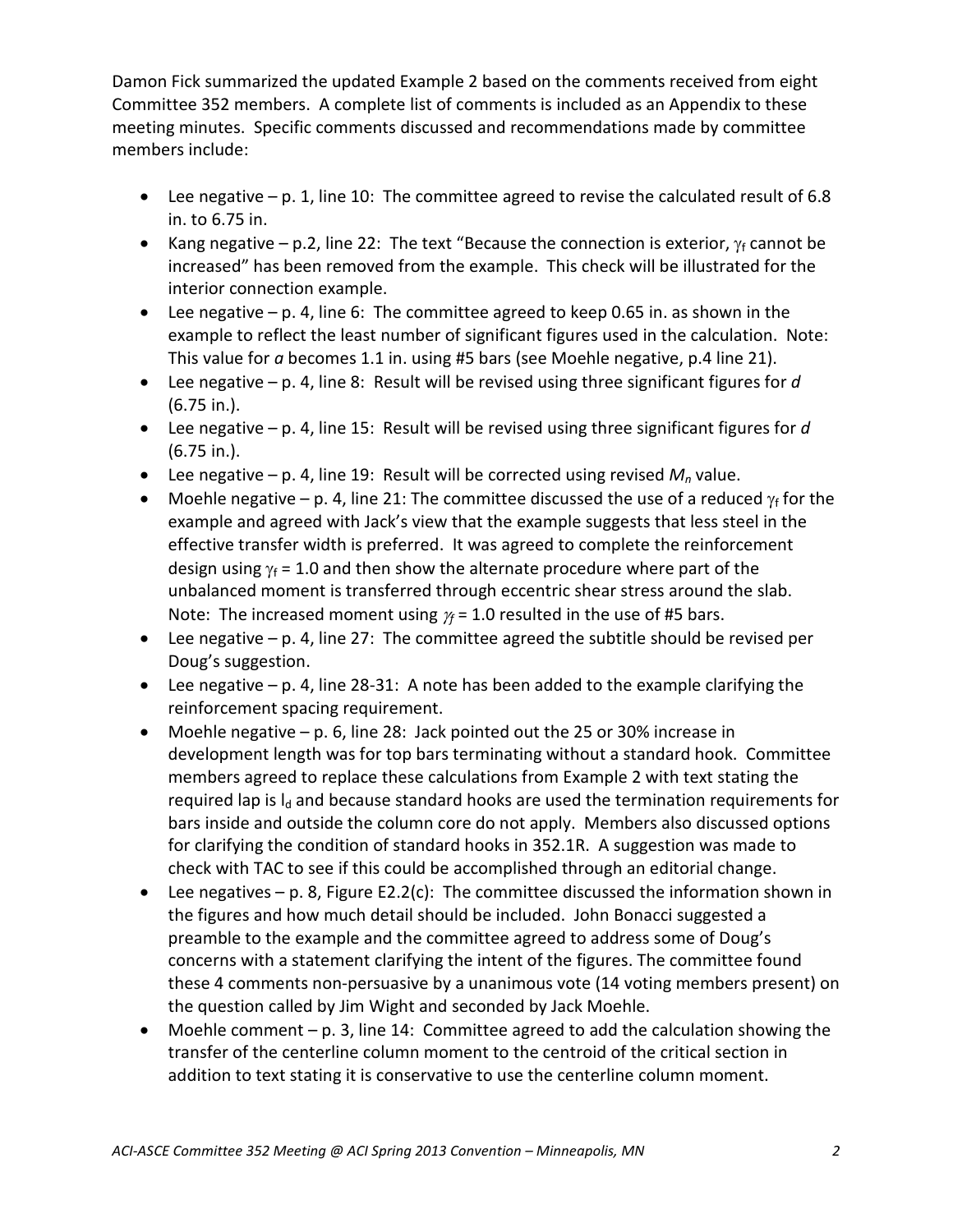- Kang comment p.4, line 6: Committee agreed to leave the calculation as is without including the compression reinforcement.
- Moehle comment p. 5, line 20: Jack stated testing at Berkeley has shown that for slabs, reinforcement spacing larger than 0.75h did not influence the torsional response. Committee agreed that this should be looked into further for the next edition of 352.1R document.
- Burak comment p. 5, line 38: Mary Beth suggested and the committee agreed to clarify the sentence to avoid adding two additional bars to the integrity reinforcement requirement of 6.1.5c.
- Moehle comment p.5, line 42: Jack suggested and the committee agreed to use a dimension limit for the reinforcement parallel to the edge to illustrate the recommendation for extending these bars a minimum of 2h past the column face.
- Robertson comment p.6, line 20: Committee suggested contacting Ian for clarification.
- Kreger comment p.6, line 43: The lap length of the 180 hook is required to be 17.0 in. as calculated per S6.4.6. For convenience, the development length of the hook,  $I_{\text{dh}}$  is calculated to be 19.0 in. The committee agreed to use 19.0 in. on Figure E2.3c, showing the dimension string from the back of the hook.
- Wight comment  $-$  p.5, line 9 and p.6, line 13: The committee agreed that using 4-#5 bars instead of the 6-#4 bars was practical and would reduce bar congestion through the column.
- The committee agreed to remove the spacing text (i.e.  $\omega$  3in.) from the bar details.

## ACTION ITEMS:

- The task group will incorporate the recommendations made by the committee and the example will be balloted again to resolve the negative votes.
- Chair Hueste on behalf of the committee will check with TAC to see if an editorial change can be made to ACI 352.1R-11 for clarification to the termination requirements of top bars in an exterior connection.
- The committee agreed to investigate the spacing requirements of Section 6.1.7b to see if larger spacing for slabs is appropriate. This item will be considered new business.

# **4. Preview of Slab-Column Connection Design Example 3 – Corner Type 1 Connection (M.-Y. Cheng)**

M.-Y. Cheng presented a preview of the corner type design example. He asked the committee for an interpretation of "edge connection" in Section 6.1.5(b) and if it applied to the corner condition. Jack Moehle stated Section 6.1.5(b) is intended for interior connections and is not applicable for corner connections.

Jack Moehle inquired about the method used to combine Mu<sub>1</sub> and Mu<sub>2</sub>. Min Yuan's example considered each direction separately. The committee discussed briefly Jack's question about thoughts on adding  $Mu_1$  and  $Mu_2$ .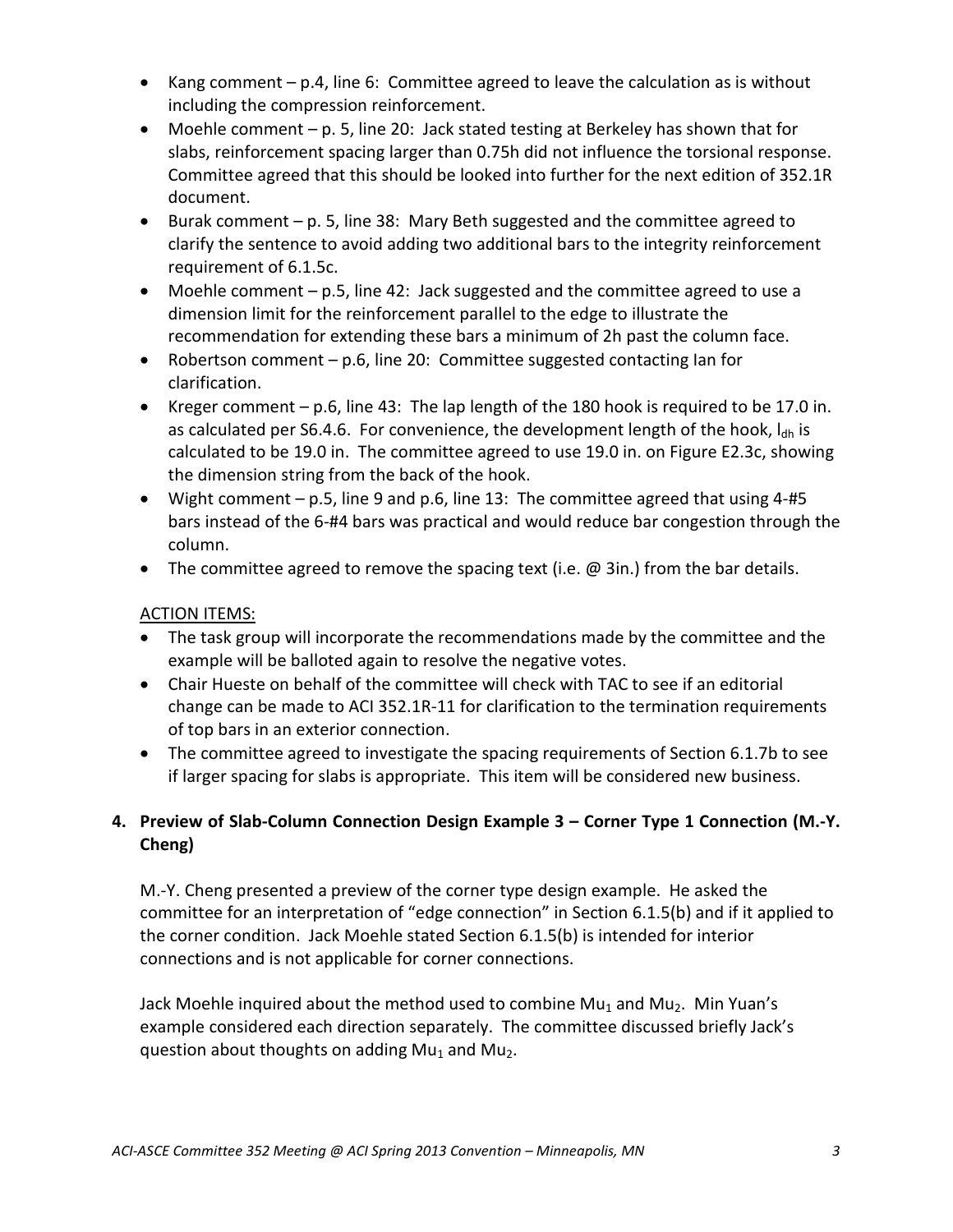Jack asked if γ*<sup>f</sup>* can be taken equal to 1.0 for corner connections, noting the intent was to include this provision.

Chair Hueste asked committee members to let her know if they are interested in helping with the remaining connection examples.

## ACTION ITEMS:

• The task group will report back to the committee on permitted values γ*<sup>f</sup>* of for corner columns.

## **5. Task Group Updates to Revise and Update** *ACI 352R-02 (M. Hueste)*

Chair Hueste asked members of the task groups to provide a summary of progress on efforts to update ACI 352R-02. Additional volunteers to help with the work of the task groups were also requested [\* indicates task group leader(s)].

- TG1: Overall Technical and Editorial Review and General Updates (J. LaFave\*, M. Hueste\*, J. Bonacci, D. Fick, T. Kang, V. Pantazopoulou)
	- o Chair Hueste presented a proposed table of contents based on Jack Moehle's suggestions from the Fall 2012 Toronto committee meeting.
	- o Gustavo Parra-Montesino inquired about the beam strength, column strength, and joint shear. Jack Moehle clarified that beam strength should actually be calculated earlier (Ch. 3.) Gustavo suggested fiber reinforcement should be included under anchorage of beam and column reinforcement. S. J. Hwang asked how committee felt about also including high strength materials with anchorage of beam reinforcement. Chair Hueste stated the committee is flexible at this point.
	- o Jack Moehle said column strength is typically done at the end. Loring Wyllie pointed out however, in the previous document, all the examples had to be re-worked because the columns weren't big enough when shear was checked at the end. Loring suggested a preliminary design in the beginning, then working through the details. Gustavo Parra-Montesino pointed out some of these issues should be handled with preliminary statements about design considerations. Gustavo also suggested fiber reinforcement should be a separate section under detailing considerations.
	- o Jack Moehle noted the old 352 document has poor details. Mary Beth suggested a comment to clarify transverse reinforcement spacing/requirements/details could be added.
	- o Gustavo Parra-Montesino noted the current approach is strength-based. He suggested starting the process of considering designs that may reduce damage. Perhaps suggesting minimums, but then providing other recommendations. Jim LaFave asked if this would be qualitative. Chair Hueste noted some comments suggest 352/ACI is becoming too empirical, but agreed that appropriate guidance would be helpful.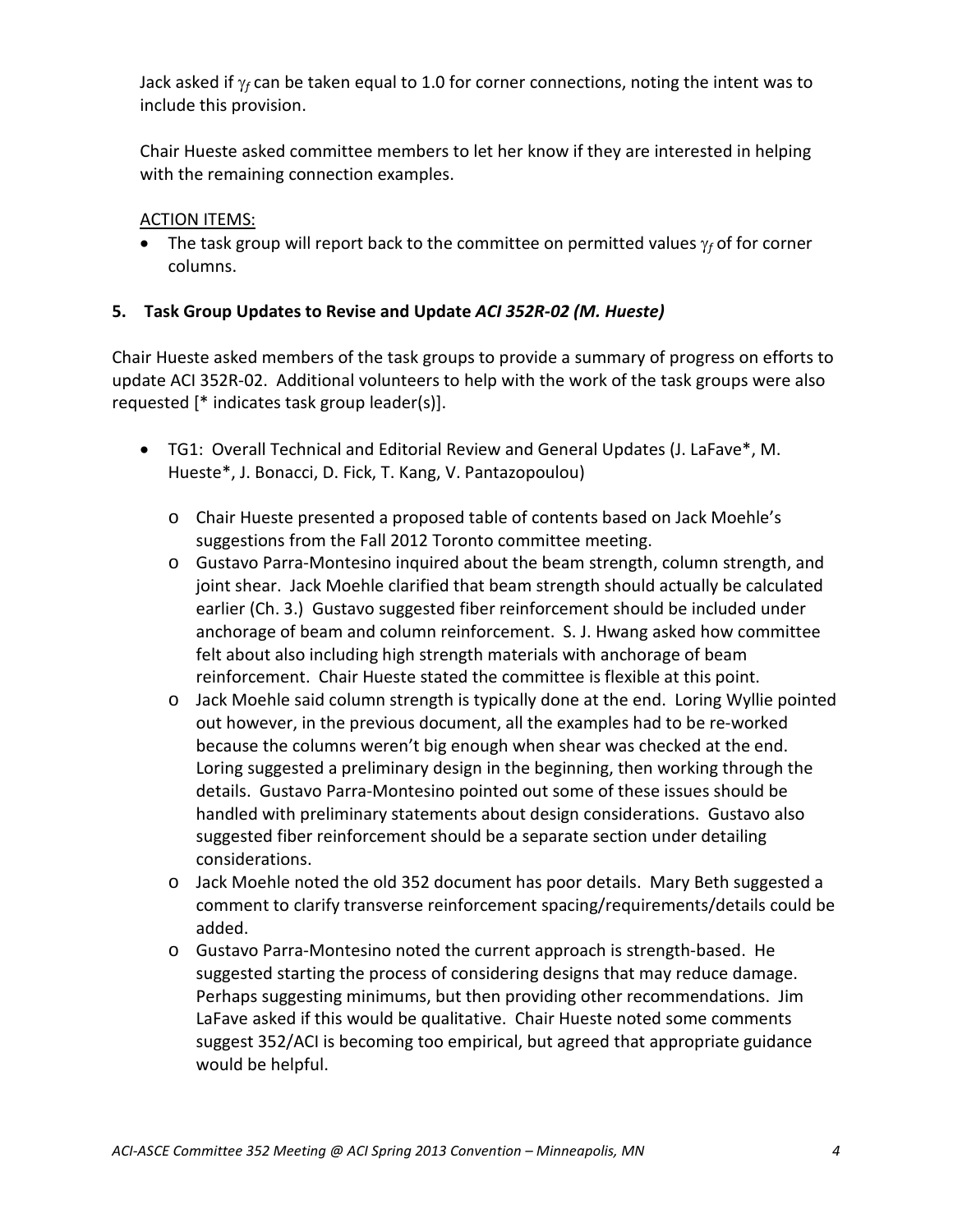- o Loring inquired about the offset beam from column centerline case Jim Lafave thought it should be in Section 4.1.
- o Chair Hueste suggested that the research needs section should be reviewed at some point. Jack asked if research needs appendix is necessary, since current funding trends don't typically rely on this information. Jack suggested a research section for joints with different aspect ratios (i.e. very deep and narrow joints).
- TG2A: Headed reinforcement applications in beam-column joints & connections (T. Kang\*, H. Lee, M. Shin)
	- o John Bonacci provided a brief summary of previous research that was presented in Toronto.
	- o Loring Wyllie reviewed previous literature and indicated data was scant. Gustavo suggested reviewing data/information related to compressive strength of joints to avoid local crushing of concrete.
- TG2B: Effective joint area/strength reduction factors for beam-column joints for shear resistance (S.-J. Hwang\*, J. LaFave\*, H.-J. Lee, B. Burak, M. Shin)
	- o Jim Lafave provided a summary of current related work and will present at the ASCE Structures Congress. Mary Beth suggested making presentation to 352 in the Fall.
- TG2C: High-strength materials in beam-column connections (H.-J. Lee\*, S.-J. Hwang)
	- o Shyh-Jiann Hwang presented recent work on high strength reinforcement research that TG2C related to previous research/database and the assessment of key design parameters. Current design provisions can be extended to cover high-strength reinforcement limitations of bar  $f_v$  and concrete f'c could be liberated. Ongoing progress is being made on a model to estimate the degradation of joint shear, and to construct a database.
	- o A presentation is being prepared by Harry Lee and will be updated for the ASCE Structures Congress in Pittsburgh. Gustavo suggested focusing on ductility instead of drift and that joint behavior may be dependent on other factors (shear stress, flexural capacity).
- TG2D: Fiber-reinforced beam-column connections (G. Parra-Montesinos\*) o No new items to report.
- TG3: Updates and addition to the examples (task group leader to be determined) o No activities underway.

Chair Hueste concluded the discussion by suggesting the task group members should begin working toward balloting different chapters separately.

### **6. Technical sessions**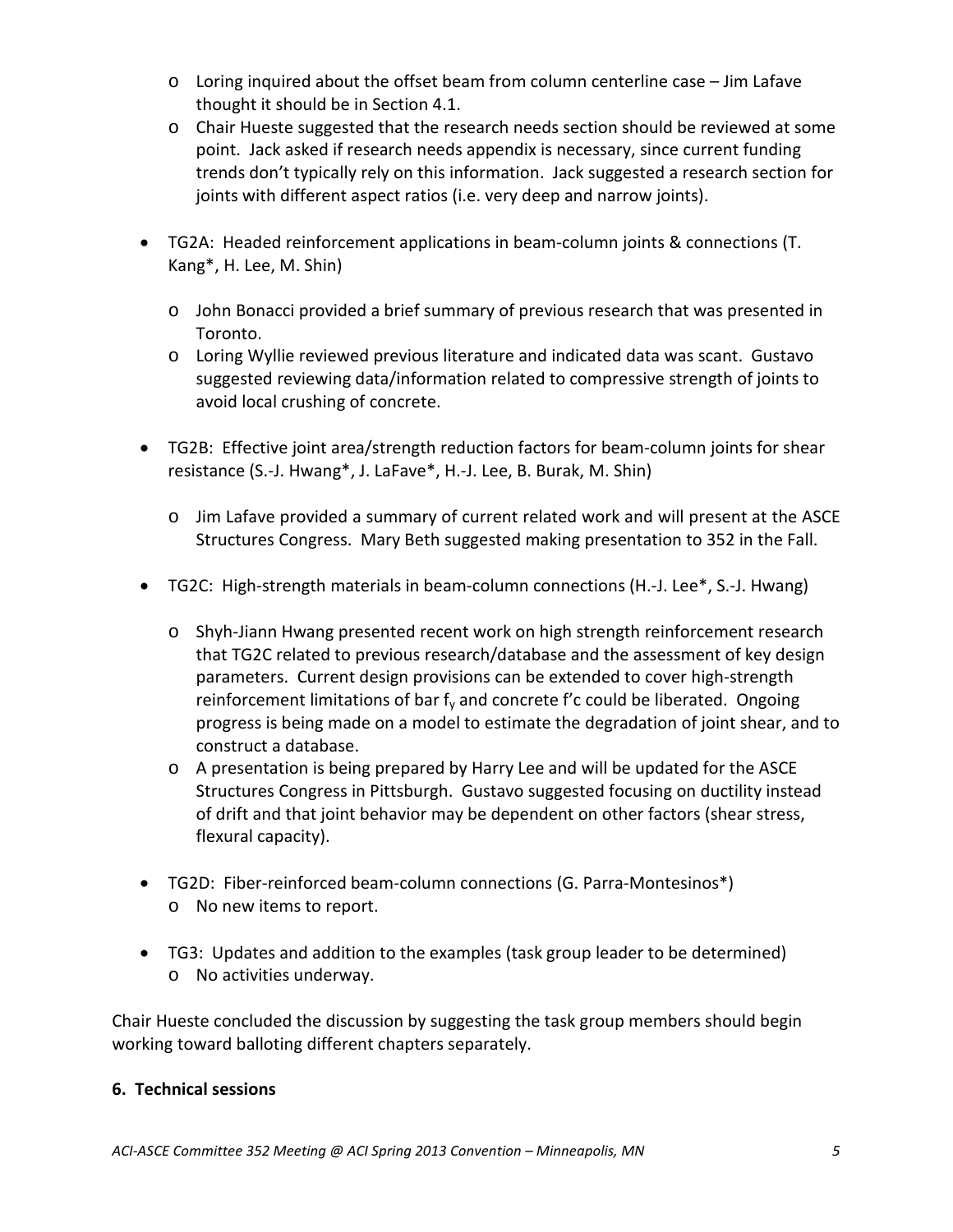- Mini-track for 2013 Structures Congress (M. Hueste and J. LaFave)
	- o Chair Hueste noted presentations by (1) B. Li, (2) Hwang and Lafave, (3) Hwang and Lee, and (4) Burak will be made from 8:00-9:30.
- Suggestions for future technical sessions
	- o Suggestions for future technical sessions were not discussed.

## **7. Other business / presentations / new business (please notify M. Hueste in advance of any items in these categories)**

Chair Hueste discussed the following other business items:

- Committee 421 Report Review Doug Lee provided a review and comments on behalf of Committee 352 and these were passed along to TAC. Additional feedback provided by committee members was also submitted.
- Opportunities are available to develop educational products, including ACI online CEU program exam, ACI e-learning courses, or ACI seminar. Please let Chair Hueste know if you are interested.

### **8. Schedule for the next committee meeting**

Committee discussed alternative meeting times and it was agreed current Sunday 2:00-5:00pm meeting times are reasonable. Chair Hueste encouraged task groups to be in communication between committee meetings and thanked everyone for attending and participating.

#### **9. Adjournment**

A motion (S.-J. Hwang, seconded by Jack Moehle) was made to adjourn the regular meeting. No additional discussion was requested and the motion was approved by acclamation. The regular meeting was adjourned at approximately 4:55pm.

Respectfully submitted,

Damon R. Fick Mary Beth D. Hueste *Member, ACI-ASCE Committee 352 Chair, ACI-ASCE Committee 352 (Secretary, effective Feb. 13, 2013)*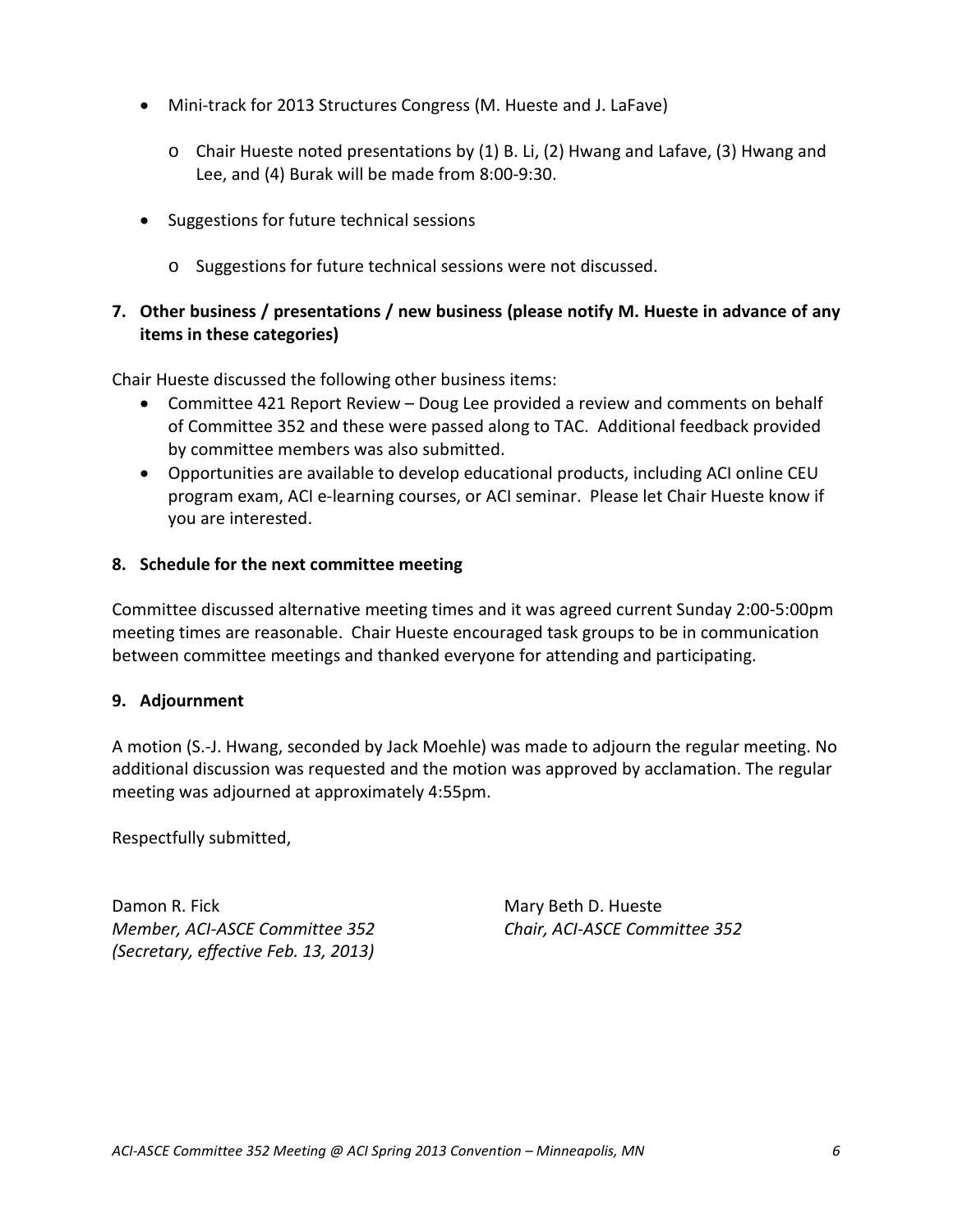| Slab-Column Connection Example 2 – Exterior Type 1 Connection: Comments from $3/11/2013$ 2 <sup>nd</sup> |  |  |  |  |  |  |  |
|----------------------------------------------------------------------------------------------------------|--|--|--|--|--|--|--|
| ballot.                                                                                                  |  |  |  |  |  |  |  |
|                                                                                                          |  |  |  |  |  |  |  |

| Member       | Page           | Line         | Vote<br>Y/C<br>/N/<br>Α | Comment                                                                                                                                                                                                                                            |
|--------------|----------------|--------------|-------------------------|----------------------------------------------------------------------------------------------------------------------------------------------------------------------------------------------------------------------------------------------------|
| Kreger       | 1              | 3            | $\mathsf C$             | Some of the variables shown in the figure ( $d/2$ and $l_1/2$ ) are<br>distorted and appear too large. Also, dimension arrows are<br>missing for dimension $b_2$ .                                                                                 |
| Lee          | $\mathbf{1}$   | 10           | N                       | Show 3 significant figures of 6.75 for d rather than 6.8, as shown<br>in Line 18.                                                                                                                                                                  |
| Moehle       | 1              | 10           | $\mathsf{C}$            | This should be 6.75, as later appears on line 18.                                                                                                                                                                                                  |
| Robertson    | $\mathbf{1}$   | 10           | C                       | d should be 6.75 in, not 6.8 in. The 6.75 value is used in much of<br>the rest of the example, but the 6.8 value appears a few times.<br>One consistent value should be used throughout.                                                           |
| <b>Burak</b> | 1              | 14           | $\mathsf{C}$            | If d is used as 6.75 to be accurate, shouldn't "bo" be corrected as<br>85.6 throughout the text?                                                                                                                                                   |
| Kreger       | 1              | 18           | $\mathsf{C}$            | 6.8 has been used everywhere else in this example. Why is 6.75<br>used here?                                                                                                                                                                       |
| <b>Burak</b> | 1              | 10 &<br>18   | $\mathsf C$             | In line 10, d should be corrected as 6.75, since it is used without<br>rounding off in line 18.                                                                                                                                                    |
| Criswell     | 1              | $10 - 18$    | $\mathsf{C}$            | Page 1, lines 10 - 18. It seems awkward for d to be 6.8" in line 10<br>and 6.75" in line 18. Suggest $d = 6.75"$ in line 10, ad then round<br>the values for b sub 1 and 2 in the next two lines to the devised 3<br>significant digits.           |
| Lee          | $\mathbf{1}$   | Fig.<br>E2.1 | C                       | Range arrows are missing for b <sub>2</sub> .                                                                                                                                                                                                      |
| Lee          | $\mathbf{1}$   | Fig.<br>E2.1 | $\mathsf{C}$            | Use the centerline line type rather than the broken lines for<br>column centerlines in both directions.                                                                                                                                            |
| Lee          | $\mathbf{1}$   | Fig.<br>E2.1 | $\mathsf{C}$            | Show same lengths of boundary lines for $c_t + c_2 + c_t$ .                                                                                                                                                                                        |
| Kang         | $\overline{2}$ | 22           | N                       | Negative: pg 2. "Because the connection is exterior, gamma_f<br>cannot be increased, and the portion of moment that"<br>[exterior connection is not the reason. It's because we chose the<br>option of non-zero gamma_v.]                          |
| Criswell     | $\overline{2}$ | 22           | $\mathsf C$             | Page 2, line 22 - Another small detail - is the intended word<br>"cannot" or "may not" - as "can" addresses ability or capability to<br>do, and "may" addresses if something is permissible - in this case,<br>permitted by the design provisions. |
| Kreger       | $\overline{2}$ | 23           | $\mathsf C$             | Suggest adding "using Eq. 5.2.1.2b" at the end of the line.                                                                                                                                                                                        |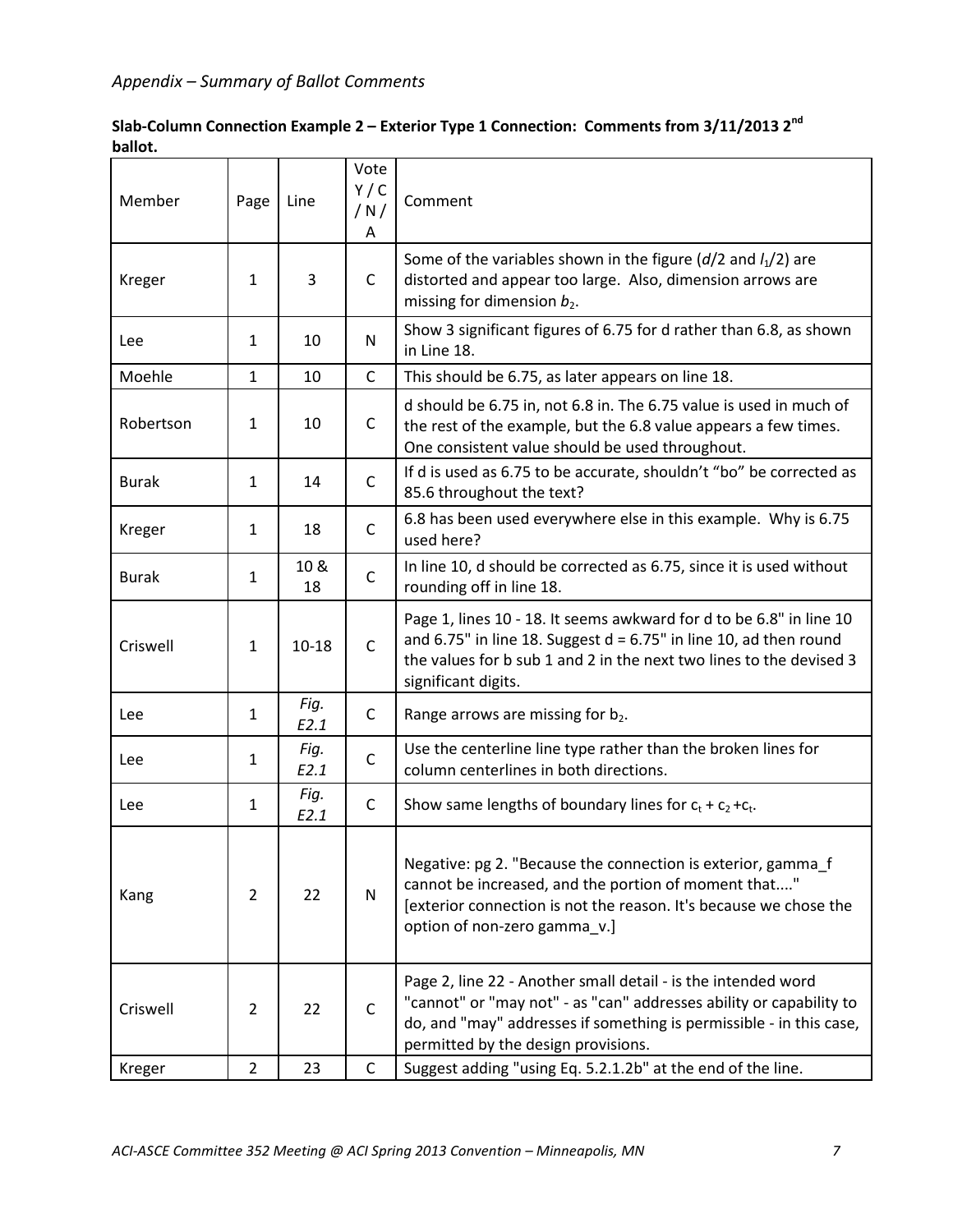| Member       | Page                    | Line           | Vote<br>Y/C<br>/N/<br>A | Comment                                                                                                                                                                                                                                                                 |
|--------------|-------------------------|----------------|-------------------------|-------------------------------------------------------------------------------------------------------------------------------------------------------------------------------------------------------------------------------------------------------------------------|
| Kreger       | $\overline{2}$          | 34             | $\mathsf C$             | Dimension arrows are missing for dimension $b_2$ .                                                                                                                                                                                                                      |
| Lee          | $\overline{2}$          | Fig.<br>E2.2   | $\mathsf C$             | Range arrows are missing for $b_2$ , and $c_{CD}$ . The pointing arrow tip is<br>missing for the critical section.                                                                                                                                                      |
| Robertson    | 2                       | Fig.<br>E2.2   | $\mathsf C$             | Fig E2.2 has some lines and arrowheads missing.                                                                                                                                                                                                                         |
| Kreger       | 3                       | $\overline{2}$ | $\mathsf{C}$            | Insert a comma following $J_c$ .                                                                                                                                                                                                                                        |
| Robertson    | 3                       | $\overline{2}$ | $\mathsf C$             | Line 2 should read ", Jc are calculated."                                                                                                                                                                                                                               |
| <b>Burak</b> | 3                       | 10             | $\mathsf{C}$            | d is taken as 6.8 in. I think this value could be rounded off,<br>however it should be consistent throughout the example.                                                                                                                                               |
| Moehle       | 3                       | 14             | $\mathsf C$             | If you really want to help the reader, do the math and transfer<br>the moment to the centroid, and then make the comment that it<br>would have been conservative to take the moment at the column<br>centerline, as might be done in practice to save calculation time. |
| Kang         | 4                       | 6              | $\mathsf{C}$            | [calculation of "a" is assuming that there is no compression reinf.,<br>which is not true. eps_t is affected greatly by the value of "a",<br>which is affected by the compression reinforcement.]                                                                       |
| Lee          | 4                       | 6              | $\mathsf{N}$            | Show 3 significant figures of 0.647 for $\alpha$ .                                                                                                                                                                                                                      |
| Lee          | 4                       | 8              | N                       | Show 3 significant figures of 6.75 for d. So, results $M_n$ = 70.7 k-ft.                                                                                                                                                                                                |
| Lee          | 4                       | 15             | N                       | Use 3 significant figures for d. So, results $\varepsilon_t$ = 0.022.                                                                                                                                                                                                   |
| Kreger       | $\overline{\mathbf{4}}$ | 15             | $\mathsf{C}$            | I calculate 0.022 instead of 0.021.                                                                                                                                                                                                                                     |
| Lee          | 4                       | 19             | N                       | Replace 71.2 k-ft for $M_n$ with 70.7 k-ft (noted above). So, results<br>$\phi M_n$ = 63.6 k-ft.                                                                                                                                                                        |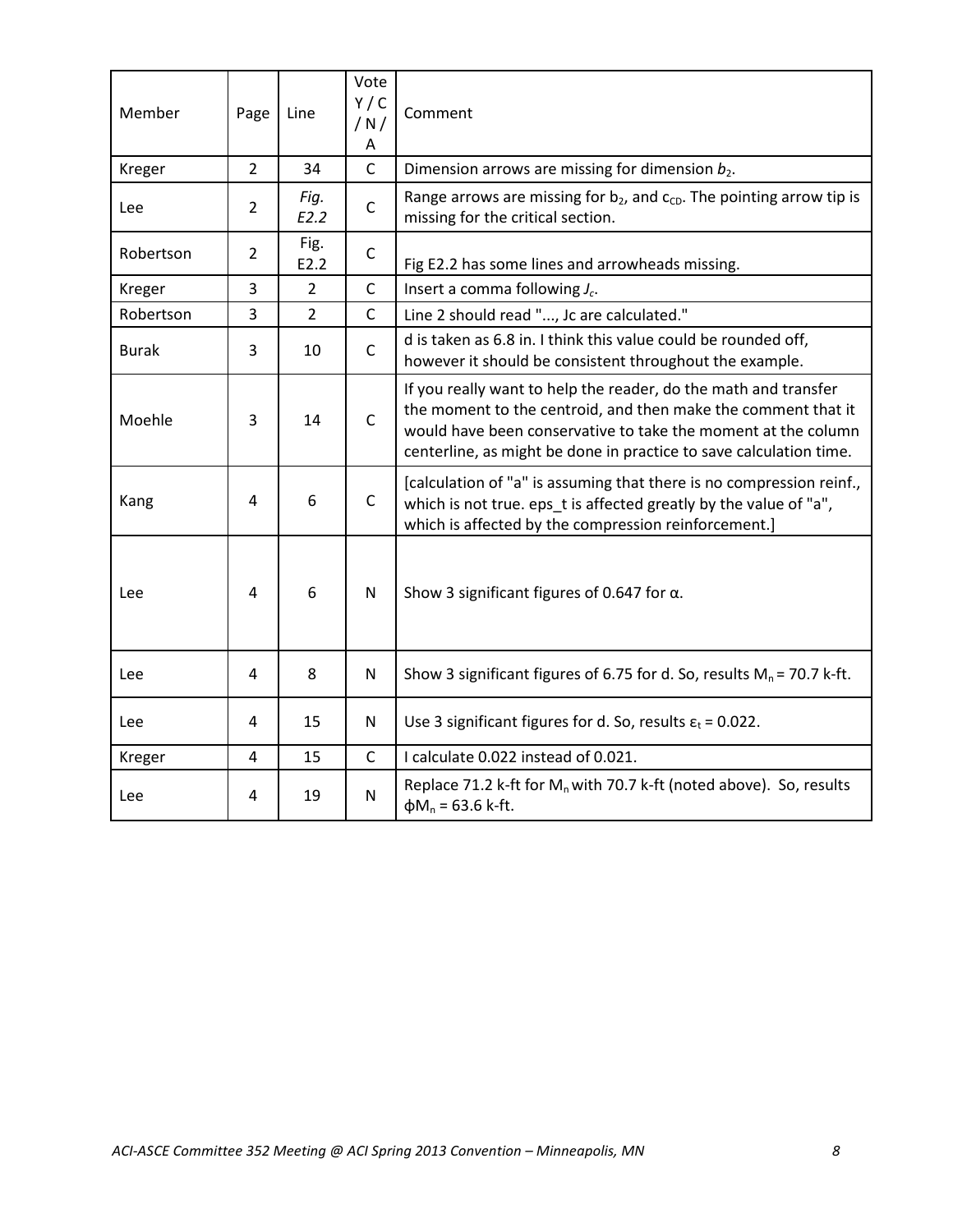| Member | Page | Line         | Vote<br>Y/C<br>/N/<br>A | Comment                                                                                                                                                                                                                                                                                                                                                                                                                                                                                                                                                                                                                                                                                                                                                                                                                                                                                                                                                                                                                                                                                                     |
|--------|------|--------------|-------------------------|-------------------------------------------------------------------------------------------------------------------------------------------------------------------------------------------------------------------------------------------------------------------------------------------------------------------------------------------------------------------------------------------------------------------------------------------------------------------------------------------------------------------------------------------------------------------------------------------------------------------------------------------------------------------------------------------------------------------------------------------------------------------------------------------------------------------------------------------------------------------------------------------------------------------------------------------------------------------------------------------------------------------------------------------------------------------------------------------------------------|
| Moehle | 4    | 21           | N                       | Earlier in this example, it was demonstrated that the design could<br>use gamma sub $f = 1$ , in which case all the moment transfer is by<br>slab reinforcement for flexural strength. Then the designer<br>decides to save a few No. 4 bars and demonstrates that some of<br>the moment can be resisted by eccentric shear stress around the<br>slab critical section. It is unclear to me how the remaining<br>moment [of magnitude (1-gamma sub f) Mub] is going to get<br>from the slab region outside the effective transfer width and into<br>the column. A good design puts all the reinforcement for flexural<br>strength within C2 +2Ct. I know that it is not what ACI 352 says,<br>but I would not do it any other way. My N vote is from my view<br>that the example is guiding the engineer in the wrong direction<br>by not placing sufficient reinforcement within the effective<br>transfer width. I would rather that you point out that it could be<br>done the other way (the way shown in the example), but a<br>smarter solution takes the full moment transfer in flexural<br>moment. |
| Lee    | 4    | 27           | N                       | Change the subtitle "Additional reinforcement requirements" to<br>"Additional requirements for reinforcement". Reason for the<br>change: Additional reinforcement requirements imply<br>reinforcement in the subsequent discussion is additional to<br>"Reinforcement -exterior connections (Section 6.1.1(b))" titled<br>on page 3 but all reinforcement in the subsequent discussion are<br>not additional at all. Therefore, the title is misleading and<br>confusing. The subtitle "Additional requirements for<br>reinforcement" is precise and more suitable for clarity.                                                                                                                                                                                                                                                                                                                                                                                                                                                                                                                             |
| Lee    | Δ    | 28-31        | N                       | The two top bars along the discontinuous slab edge from S6.1.2<br>are the same top bars required in S6.1.7(b) (See page 5, Parallel<br>Reinforcement.) Make a note of this seemingly overlapping<br>requirement for the designers to prevent a potential confusion.                                                                                                                                                                                                                                                                                                                                                                                                                                                                                                                                                                                                                                                                                                                                                                                                                                         |
| Lee    | 5    | $\mathbf{1}$ | $\mathsf{C}$            | Use the standard symbol of phi $(\phi)$ rather than $\varphi$ .                                                                                                                                                                                                                                                                                                                                                                                                                                                                                                                                                                                                                                                                                                                                                                                                                                                                                                                                                                                                                                             |
| Moehle | 5    | 20           | $\mathsf{C}$            | I think 0.75h, which recommended in ACI 352, is unnecessarily<br>close. I understand the purpose is to resist torsion. In a beam,<br>0.75h might be too wide. But in a slab, h or even 1.5h or 2h would<br>be fine. The tests by Hwang and Moehle (2000) showed that 2h<br>worked just fine. Have any tests demonstrated that 0.75h is<br>necessary? I recognize this would be new business.                                                                                                                                                                                                                                                                                                                                                                                                                                                                                                                                                                                                                                                                                                                |
| Moehle | 5    | 39           | $\mathsf C$             | Change shall to can or may.                                                                                                                                                                                                                                                                                                                                                                                                                                                                                                                                                                                                                                                                                                                                                                                                                                                                                                                                                                                                                                                                                 |
| Moehle | 5    | 42           | $\mathsf{C}$            | What is the required length? Comm 352 report recommends that<br>these extend not less than 2h past the column face.                                                                                                                                                                                                                                                                                                                                                                                                                                                                                                                                                                                                                                                                                                                                                                                                                                                                                                                                                                                         |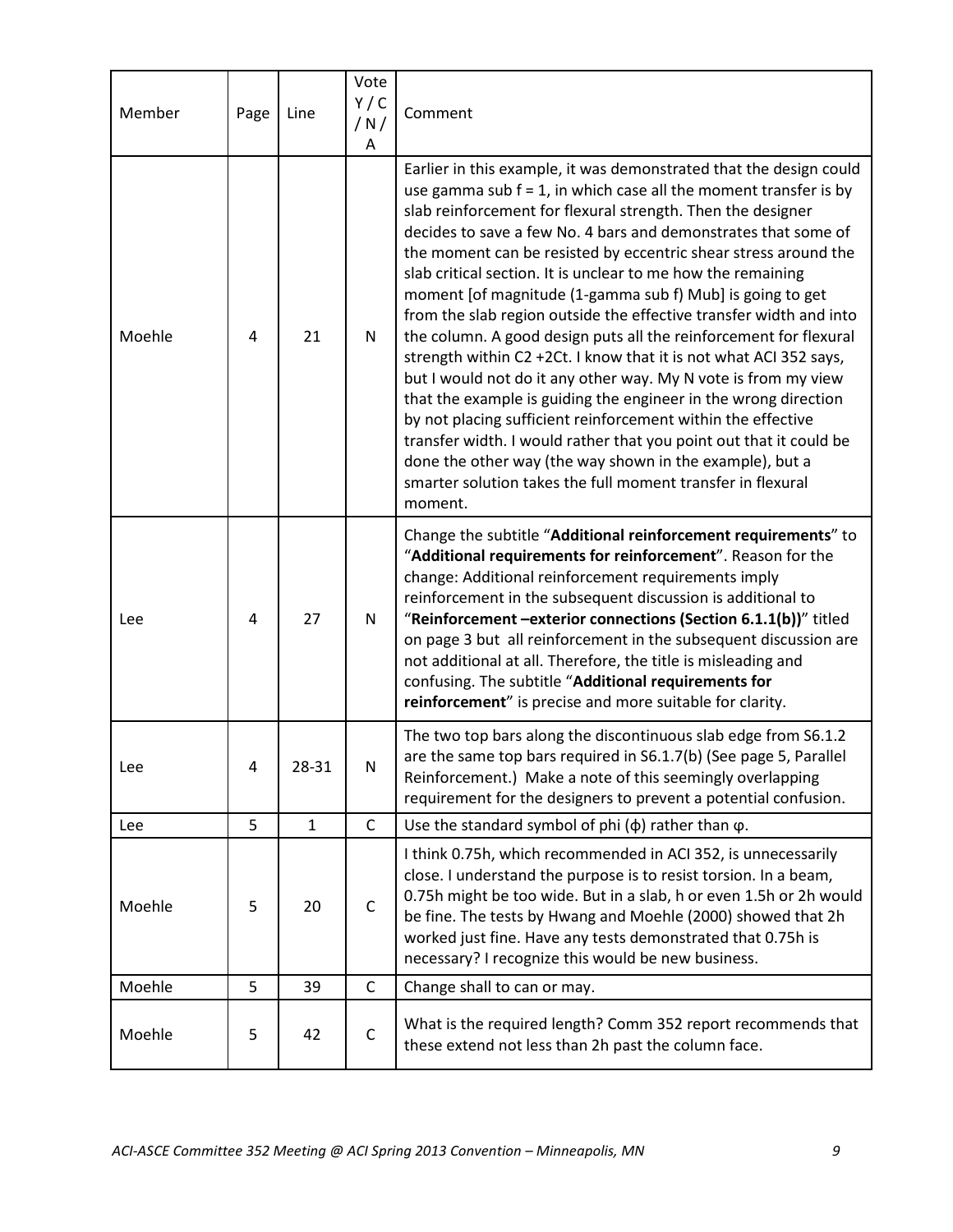| Member       | Page           | Line           | Vote<br>Y/C<br>/N/<br>A | Comment                                                                                                                                                                                                                                                                                                                                                                                                                                                                                                                                                                                                                                                                                                                                                                                                                                                                                                                           |
|--------------|----------------|----------------|-------------------------|-----------------------------------------------------------------------------------------------------------------------------------------------------------------------------------------------------------------------------------------------------------------------------------------------------------------------------------------------------------------------------------------------------------------------------------------------------------------------------------------------------------------------------------------------------------------------------------------------------------------------------------------------------------------------------------------------------------------------------------------------------------------------------------------------------------------------------------------------------------------------------------------------------------------------------------|
| <b>Burak</b> | 5              | 38-40          | $\mathsf{C}$            | "The two bottom bars shall be included in the structural integrity<br>reinforcement specified in Section 6.1.5c." This statement may<br>lead to a misunderstanding and use of 6+2 bars at the bottom.<br>However, I think it is clearly shown in Fig. E2.3.                                                                                                                                                                                                                                                                                                                                                                                                                                                                                                                                                                                                                                                                       |
| Moehle       | 6              | 9              | $\mathsf{C}$            | Shall seems out of place.                                                                                                                                                                                                                                                                                                                                                                                                                                                                                                                                                                                                                                                                                                                                                                                                                                                                                                         |
| Robertson    | 6              | 20             | $\mathsf{C}$            | should add the development requirements for the integrity steel<br>perpendicular to the slab edge.                                                                                                                                                                                                                                                                                                                                                                                                                                                                                                                                                                                                                                                                                                                                                                                                                                |
| Moehle       | 6              | 28             | N                       | The requirement to increase lengths by 25% or 30% was intended<br>for a design that terminates top bars without a standard hook. It<br>was never intended for the tail on the 180-degree hook that laps<br>with the bottom bars, which, frankly, was a nominal<br>recommendation that never had any research backing that I am<br>aware of. Instead, it was intended as a simple lap that the<br>designer could specify without thinking twice. The example has<br>way over-complicated the process by suggesting that all these<br>calculations are justified and necessary. I recommend to modify<br>the 352 recommendation so that this level of tinkering is avoided.<br>(This example is a great illustration of why design examples<br>should be run for every Code/Guideline change - the examples<br>illustrate unintended consequences, and allow sensible changes<br>to the Code/Guideline before it hits the streets.) |
| Kreger       | 6              | 43             | $\mathsf{C}$            | I believe the wrong value has been used here for $I_d$ . It should be<br>17.0", not 19.0".                                                                                                                                                                                                                                                                                                                                                                                                                                                                                                                                                                                                                                                                                                                                                                                                                                        |
| Lee          | 6              | $8 - 20$       | N                       | This part is a repetition of the structural integrity reinforcement<br>previously calculated on page 5 (Lines 1-10). Simply make a<br>reference to it here without repeating.                                                                                                                                                                                                                                                                                                                                                                                                                                                                                                                                                                                                                                                                                                                                                     |
| Moehle       | $\overline{7}$ | $\overline{2}$ | N                       | The effective beam within the slab depth and along the slab edge<br>is recommended by ACI 352 to extend at least 2h either side of<br>the column, resulting in a width of $24'' + 4*8'' = 56''$ . The example<br>shows it only 48 in.                                                                                                                                                                                                                                                                                                                                                                                                                                                                                                                                                                                                                                                                                             |
| <b>Burak</b> | $\overline{7}$ | 3              | $\mathsf{C}$            | Last figure should be renamed as Fig. E2.3.                                                                                                                                                                                                                                                                                                                                                                                                                                                                                                                                                                                                                                                                                                                                                                                                                                                                                       |
| Lee          | $\overline{7}$ | 3              | $\mathsf{C}$            | Change "Fig. E2.2" to 'Fig. E2.3".                                                                                                                                                                                                                                                                                                                                                                                                                                                                                                                                                                                                                                                                                                                                                                                                                                                                                                |
| Kreger       | 8              | $\mathbf{1}$   | C                       | The end of the tail on the 180-degree hook is not shown (i.e. the<br>end of the bar looks like an open "pipe").                                                                                                                                                                                                                                                                                                                                                                                                                                                                                                                                                                                                                                                                                                                                                                                                                   |
| Lee          | 8              | $\overline{2}$ | $\mathsf{C}$            | Change "Fig. E2.2 (cont.)" to "Fig. E2.3 (cont.)".                                                                                                                                                                                                                                                                                                                                                                                                                                                                                                                                                                                                                                                                                                                                                                                                                                                                                |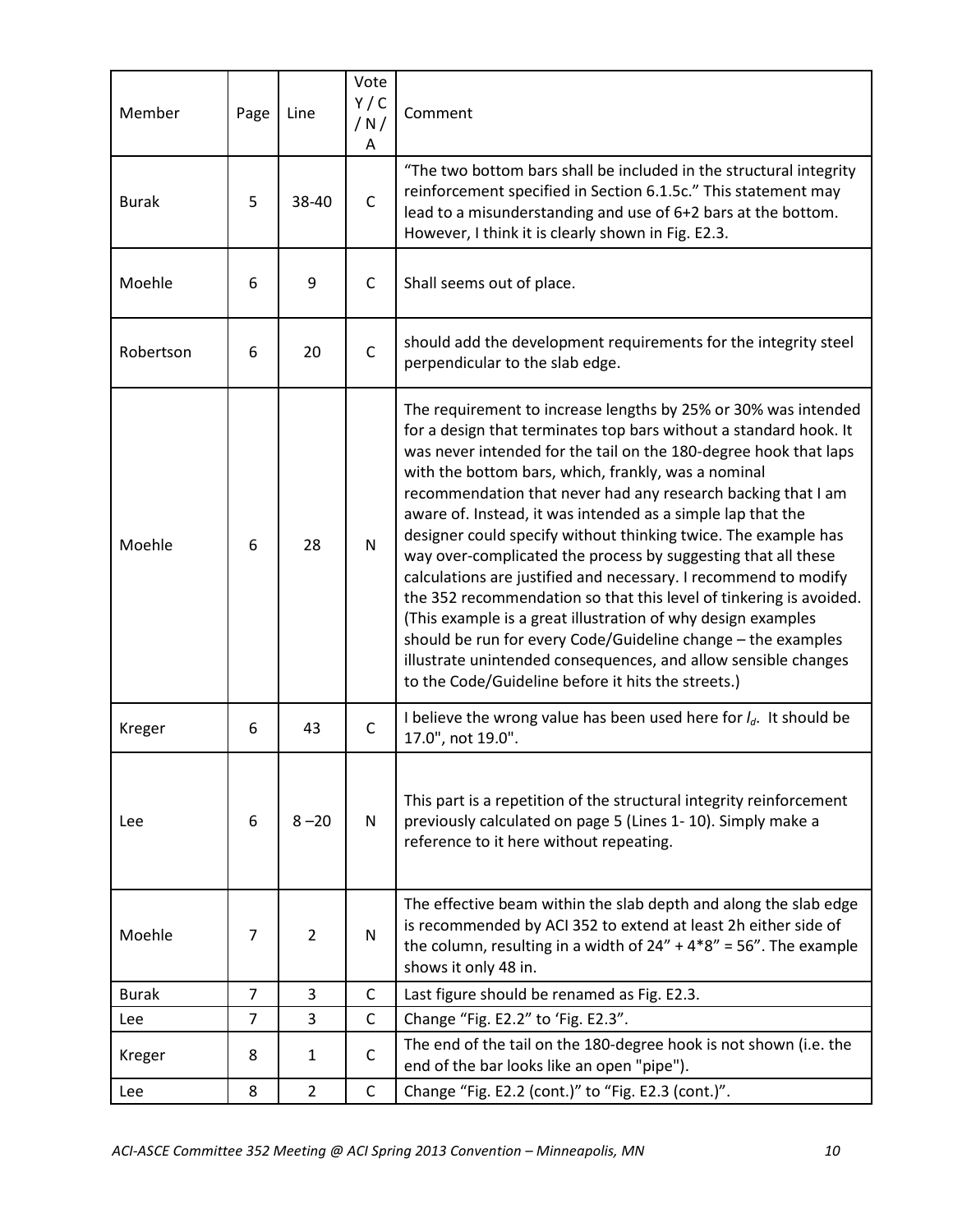| Member   | Page | Line                | Vote<br>Y/C<br>/N/<br>A | Comment                                                                                                                                                                                                                                                                                                                                                                                                                                                                                                                                                                                                                                 |
|----------|------|---------------------|-------------------------|-----------------------------------------------------------------------------------------------------------------------------------------------------------------------------------------------------------------------------------------------------------------------------------------------------------------------------------------------------------------------------------------------------------------------------------------------------------------------------------------------------------------------------------------------------------------------------------------------------------------------------------------|
| Lee      | 8    | Fig.<br>E2.2<br>(c) | N                       | As shown, the columns below/above and the slab are monolithic.<br>The current construction practices do not permit this kind of<br>monolithic construction. It simply cannot be built as detailed. The<br>construction joints below and above the slab must be provided.<br>These construction joints are not optional by the contractors. The<br>very reason for having the 180-degree hooks for slab<br>reinforcement instead of 90-degree hooks is the presence of<br>these horizontal construction joints. These non-optional<br>construction joints should be regarded as the required part of<br>structural design and detailing. |
| Lee      | 8    | Fig.<br>E2.2<br>(c) | N                       | As a Type 1 Connection, column vertical reinforcement should be<br>spliced at the bottom of the upper column, not at the mid-height<br>of the column as done for Type 2 Connection (without showing<br>any splices, presently implying mid-height splices). Therefore,<br>show the partial lower part of splice bars (graphically, two<br>additional vertical bars above the slab.)                                                                                                                                                                                                                                                     |
| Lee      | 8    | Fig.<br>E2.2<br>(c) | N                       | The slab is a two-way slab. Therefore, show slab reinforcement in<br>the other direction (say in E-W, i.e., parallel to the slab edge).<br>(Graphically, the new top bar in E-W should be just below the<br>existing top bar in N-S and the new bottom bar in E-W just above<br>the existing bottom bar in N-S.)                                                                                                                                                                                                                                                                                                                        |
| Lee      | 8    | Fig.<br>E2.2<br>(c) | N                       | Show Fig. E2.2(c) Slab-Column Connection Detail in two separate<br>sections: one passing the column core and another passing<br>outside the column core but within $(c_t + c_2 + c_t)$ as done in ACI<br>352.1R-89. The two separate sections would give a clearer detail<br>of the connection reinforcement to the designers.                                                                                                                                                                                                                                                                                                          |
| Lee, D.  | 8    | Fig.<br>E2.2<br>(c) | $\mathsf C$             | (Graphic touchups needed): The slab bar appears inside the<br>column core but its 180-degree hook tail is outside the column<br>core. Both should be inside the core. And close the end tip of the<br>180-degree hook tail.                                                                                                                                                                                                                                                                                                                                                                                                             |
| Criswell |      |                     | C                       | General comment: Although the previous ballot comments<br>include the reason (reached in Toronto) why references in this<br>example are to ACI 318-08 rather than -11, it would seem that<br>the use of ACI 318-11 would make the example appear more<br>current to the reader/user. Has any of the relevant provisions of<br>ACI 318-08 been changed in ACI 318-I1? Could these changes be<br>noted at the appropriate location in the example, and ACI 318-11<br>be generally used?                                                                                                                                                   |
| Wight    |      |                     | C                       | On line 9 of page 5 and on line 13 of page 6, I suggest the use of 4<br>#5 bars instead of 6 #4 bars. I think a lower number of larger bars<br>is a better choice.                                                                                                                                                                                                                                                                                                                                                                                                                                                                      |